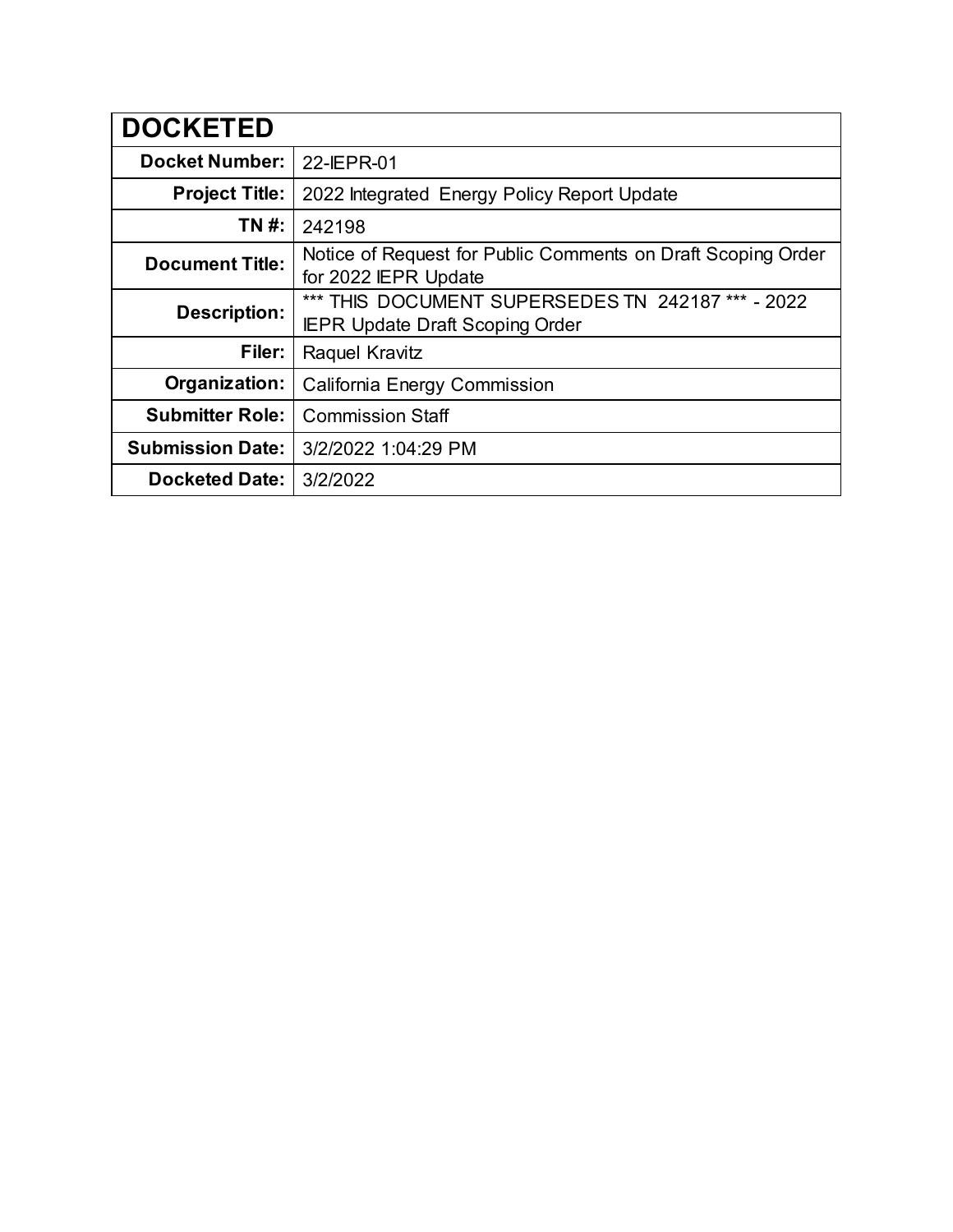| STATE OF CALIFORNIA - NATURAL RESOURCES AGENCY                                                                                  | Gavin Newsom, Governor                   |
|---------------------------------------------------------------------------------------------------------------------------------|------------------------------------------|
| <b>CALIFORNIA ENERGY COMMISSION</b><br>715 P Street<br>Sacramento, California 95814<br>energy.ca.gov<br>CEC-70 (Revised 2/2021) | TE OF CALIFO<br><b>ENERGY COMMISSION</b> |
|                                                                                                                                 |                                          |

| In the matter of:                                                 | Docket No. 22-IEPR-01 |
|-------------------------------------------------------------------|-----------------------|
| Preparation of the<br>2022 Integrated Energy Policy Report Update | Draft Scoping Order   |

# **Notice of Request for Public Comments on the Draft Scoping Order for the 2022 Integrated Energy Policy Report Update**

The California Energy Commission's (CEC) Vice Chair Siva Gunda is the Lead Commissioner for the 2022 Integrated Energy Policy Report Update (2022 IEPR Update). Vice Chair Gunda is seeking comments on the proposed scope and general schedule for the 2022 IEPR Update.

#### **Legislative Authority**

Public Resources Code (PRC) Section 25301(a) requires the CEC to "conduct assessments and forecasts of all aspects of energy industry supply, production, transportation, delivery and distribution, demand, and prices." These assessments and forecasts are used to develop recommendations for energy policies that conserve state resources, protect the environment, provide reliable energy, enhance the state's economy, and protect public health and safety. The CEC includes these energy policy recommendations in its biennial Integrated Energy Policy Report that is issued in oddnumbered years.

Further, PRC Section 25302(c) requires the CEC to prepare an update in alternate years to report on issues raised in the biennial IEPR or to identify new energy issues that have arisen during the intervening year. The 2022 IEPR Update will fulfill that requirement.

Statute also states, "The Legislature further finds and declares that timely reporting, assessment, forecasting, and data collection activities are essential to serve the information and policy development needs of the Governor, the Legislature, public agencies, market participants, and the public" (PRC Section 25300(d)).

Consistent with past practices, the CEC intends to open an informational proceeding for the development of the 2022 IEPR Update. Pursuant to PRC Section 25210 and California Code of Regulations, Title 20, Section 1220, informational proceedings allow the CEC to hold hearings to gather and assess information, inform the public of CEC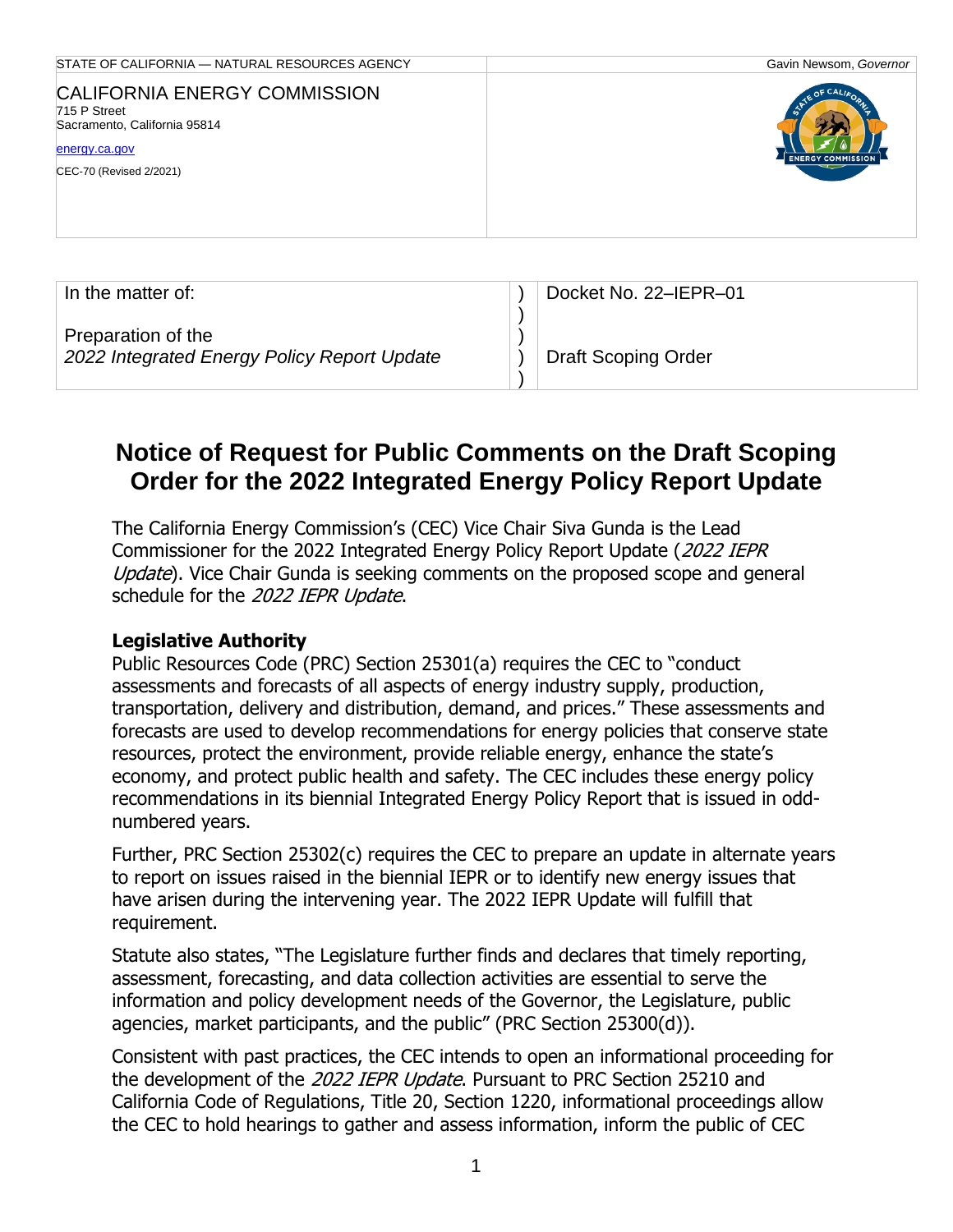actions, and obtain public comment and opinion to assist the CEC in formulating policies.

Further, PRC 25302(d) requires the CEC to consult with various entities in preparing the IEPR including the: California Public Utilities Commission (CPUC), CPUC Public Advocates Office, California Air Resources Board (CARB), California Independent System Operator (California ISO), Department of Water Resources, Department of Transportation, and Department of Motor Vehicles, and any federal, state, and local agencies it deems necessary. The statute states that PRC 25302(e): "For the purpose of ensuring consistency in the underlying information that forms the foundation of energy policies and decisions affecting the state, those entities shall carry out their energyrelated duties and responsibilities based upon the information and analyses contained in the report." Additionally, the CEC will collaborate with federal and state agencies, local governments, and tribes to meet mutual decarbonization and energy equity goals.

## **Background**

California has enacted a suite of policies aimed at reducing the state's greenhouse gas (GHG) emissions, while maintaining energy reliability, affordability, and equity. Key legislative actions and executive orders (EOs) are listed below and build toward achieving an electricity system that is 100 percent zero carbon by 2045 and, more broadly, a statewide goal of carbon neutrality by 2045. These innovative policies, coupled with rapid market changes and the devastating effects of a changing climate, require creative and coordinated approaches to rapidly transform the state's energy system to support a clean energy future for all.

As the state decarbonizes its energy system, it must plan holistically across sectors, including buildings, industry, transportation, electric, gas, and agriculture, ensuring cost-effective, reliable, and equitable solutions that benefit all Californians. The CEC plays multiple roles in these planning efforts, including:

- Collecting and analyzing data and serving as the state's data repository.
- Providing regulatory decisions on building codes, appliance standards, and power plant siting.
- Investing in research development, demonstration, and market facilitation.
- Developing statewide modeling and planning tools and assumptions that serve as the backbone for energy policy development.
- Bringing together stakeholders to facilitate development of early-stage policy ideas and to advance established statewide goals.

The CEC has multiple goals for the 2022 IEPR Update. The CEC has endeavored to center equity in its activities but has not yet adopted a comprehensive framework to align the CEC's policies, programs, investments, and practices with equity and environmental justice at the forefront. The 2022 IEPR Update will help inform and develop such a framework to quide its future work. The 2022 IEPR Update will also help to establish a comprehensive California Planning Library, to serve as an umbrella to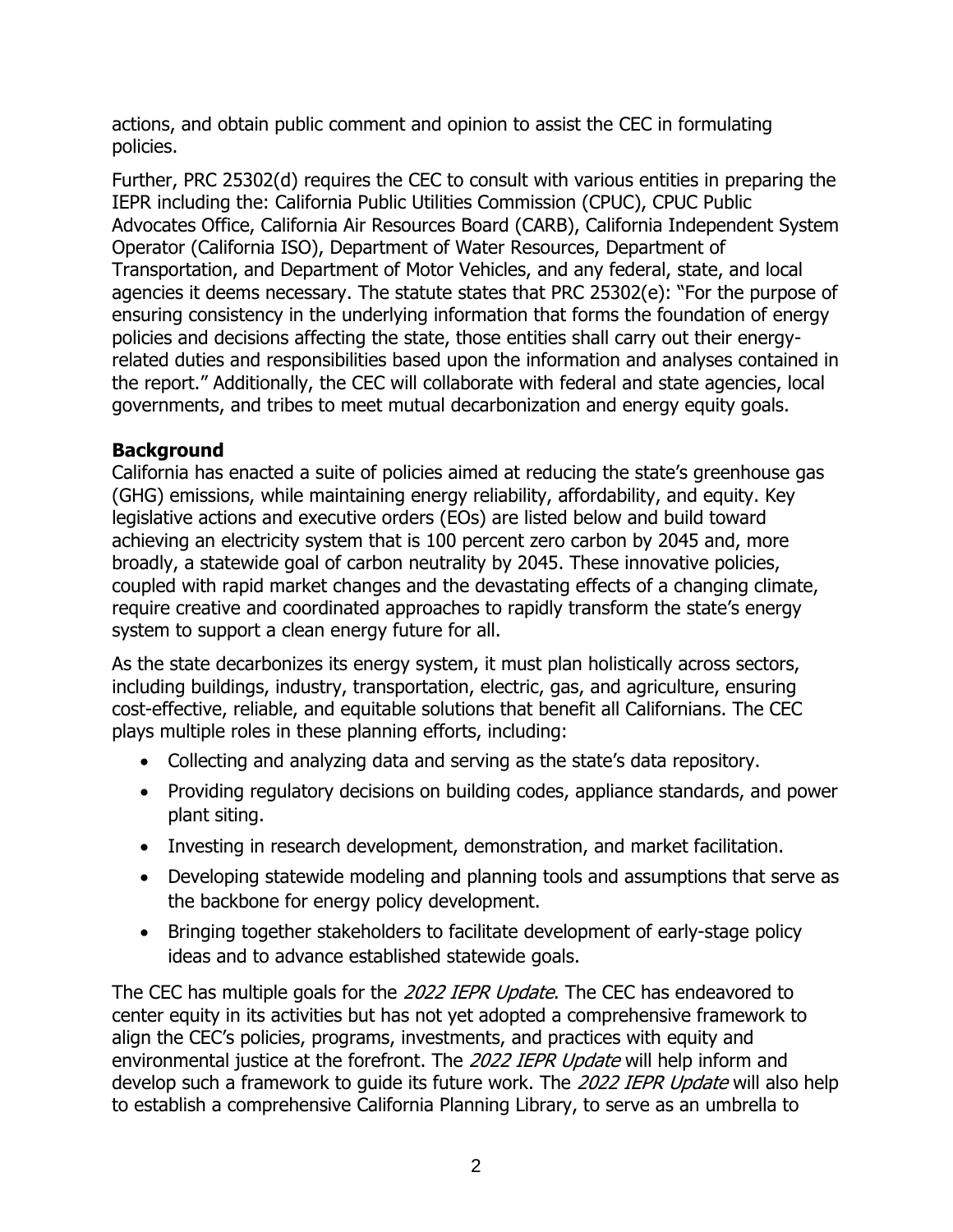coordinate across the multiple analytical resources, tools, and products that exist within the CEC's purview. Lastly, the 2022 IEPR Update will accommodate analyses of emerging energy issues that the state is facing.

Previous comments received on IEPRs have indicated a preference for the reports to be more concise and to serve as a summary document. At the same time, other state energy agencies have expressed a need for analysis referenced in IEPRs to serve as thorough analysis on record that can be referenced to avoid duplicative work. Further still, there are often important issues that need attention and analysis that may not fit into the typical timeframe of a single IEPR. Because of these needs, the CEC intends to launch additional order instituting informational proceedings (OIIPs) in areas such as on decarbonizing the gas system and distributed energy resources which will enable deep analyses that extend beyond an annual reporting period. The 2022 IEPR Update will incorporate updates from those proceedings at the time of publication, while allowing the proceedings to continue and inform future IEPRs. This 2022 IEPR Update will serve as a model for future IEPRs, compiling findings from existing and new proceedings.

## **Key Legislative Initiatives and Executive Orders**

The 2022 IEPR Update proceeding will build on the 2021 IEPR and reflect the many key policy initiatives that shape California's energy policies, including:

- Senate Bill (SB) 350 (De León, Chapter 547, Statutes of 2015), which directed the CEC to identify barriers to accessing the benefits of clean energy, including the barriers low-income customers face in accessing energy efficiency, weatherization, and photovoltaics; increased renewable procurement targets; and required a doubling of energy efficiency savings by 2030.
- SB 32 (Pavley, Chapter 249, Statutes of 2016) that set a statewide goal to reduce California's GHG emissions 40 percent below 1990 levels by 2030.
- Assembly Bill 197 (Garcia, Chapter 250, Statutes of 2016), which declared that the state's implementation of its climate change policies be transparent and equitable and directs CARB to achieve GHG emission reductions to protect the state's most impacted and disadvantaged communities.
- SB 100 (De León, Chapter 312, Statutes of 2018), which accelerated the state's renewables goal to 60 percent by 2030 and put into law the state's commitment to 100 percent renewable and a zero-carbon electricity system by 2045.
- EO B-55-18 that established a statewide goal to achieve carbon neutrality by 2045.

## **Proposed Scope of the 2022 IEPR Update**

The 2022 IEPR Update will continue and build on previous analyses of the state's efforts to decarbonize California's energy system while ensuring that the benefits are equitably distributed. The Lead Commissioner proposes that the 2022 IEPR Update address three major topics as described below: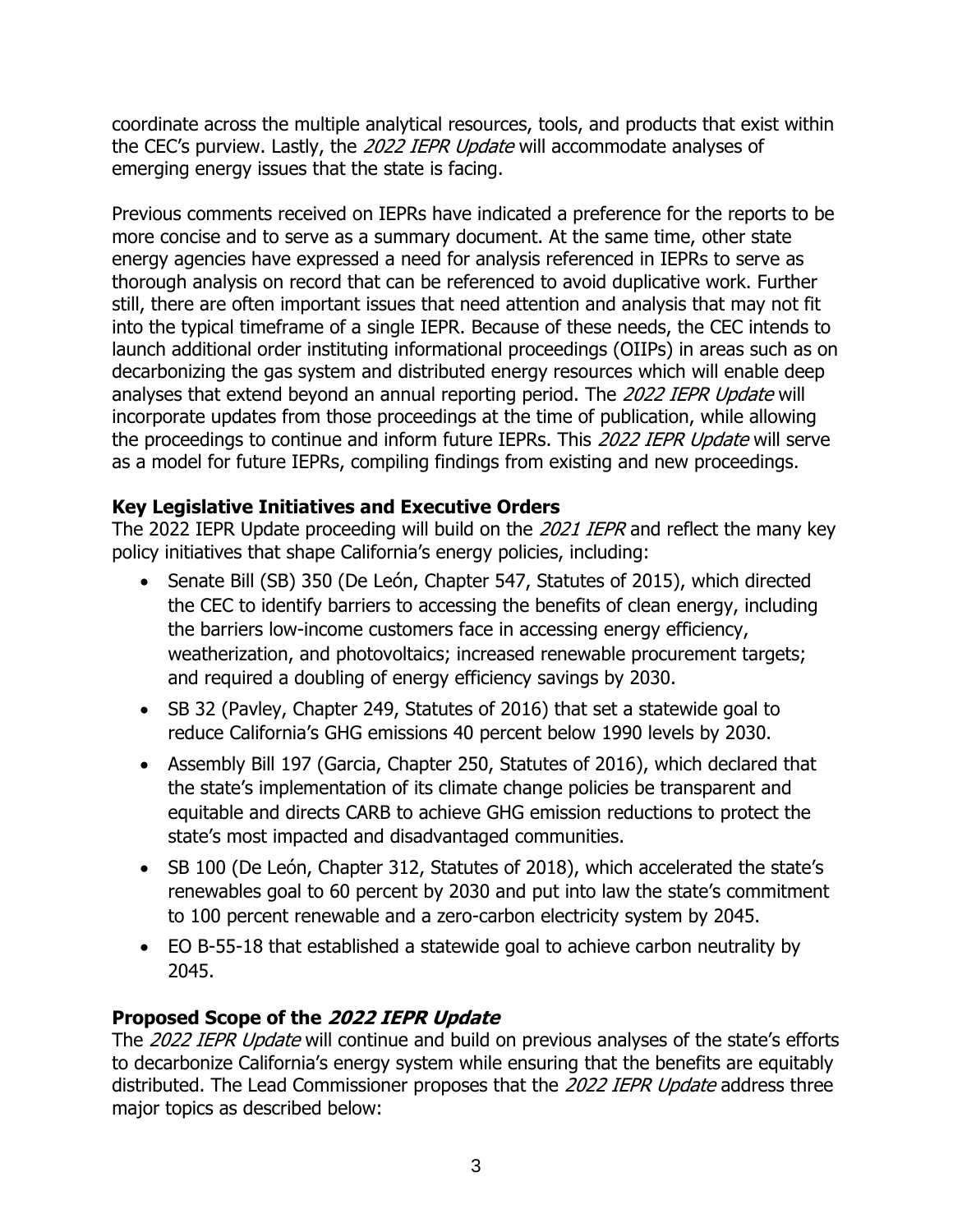- 1) Establishing a Framework to Center Equity and Environmental Justice Throughout CEC Efforts
- 2) Creating a California Planning Library
- 3) Addressing Emerging Topics

The Lead Commissioner proposes that this 2022 IEPR Update will serve as a model for IEPRs going forward by incorporating the results and analyses developed in multi-year in-depth CEC proceedings and investigations into a short summary format. This will allow CEC staff, and the stakeholders they engage, to conduct in-depth analysis on important topics advanced under active CEC OIIPs and other proceedings, to coordinate the delivery of analyses and reports to support the state's other energy and environmental agencies, and to summarize findings from those efforts to be included in the 2022 IEPR Update and future IEPRs.

**1. Establishing a Framework to Center Equity and Environmental Justice Throughout CEC Efforts**

Aligned with the state's commitment to a "California for All" agenda, the CEC will establish an Equity and Environmental Justice Framework to guide CEC activities. This framework will help the CEC continue to contribute to remove barriers and increase opportunities for all Californians to live with dignity and achieve prosperity regardless of race, income, or location. A framework will provide:

- Guidance for CEC leadership, divisions, and offices on how to prioritize equity and environmental justice in tribal and stakeholder engagement, regulatory decision-making, program development and implementation, investment decisions, policy analysis, and other practices.
- Baseline definitions for terms used by the CEC, including energy equity and the processes to be employed, along with benefits, non-energy considerations, and social costs.
- Recommendations for an outreach and engagement approach, improvements for existing efforts, and ways to create an action plan for future activities.

## **2. Creating a California Planning Library**

CEC analytical products serve as critical tools for state agencies and energy system stakeholders as they plan investments and make legislative and regulatory decisions. In the IEPR 2022 Update, the CEC will consolidate, integrate, and enhance the following analytical products into a California Planning Library:

- Energy demand forecasts and scenarios, including:
	- $\circ$  Updated end-user electricity, gas, and transportation fuel demand forecasts to 2035.
	- o Energy demand scenarios to assess long-term (to 2050) decarbonization policy impacts on electricity and gas demand. These scenarios will support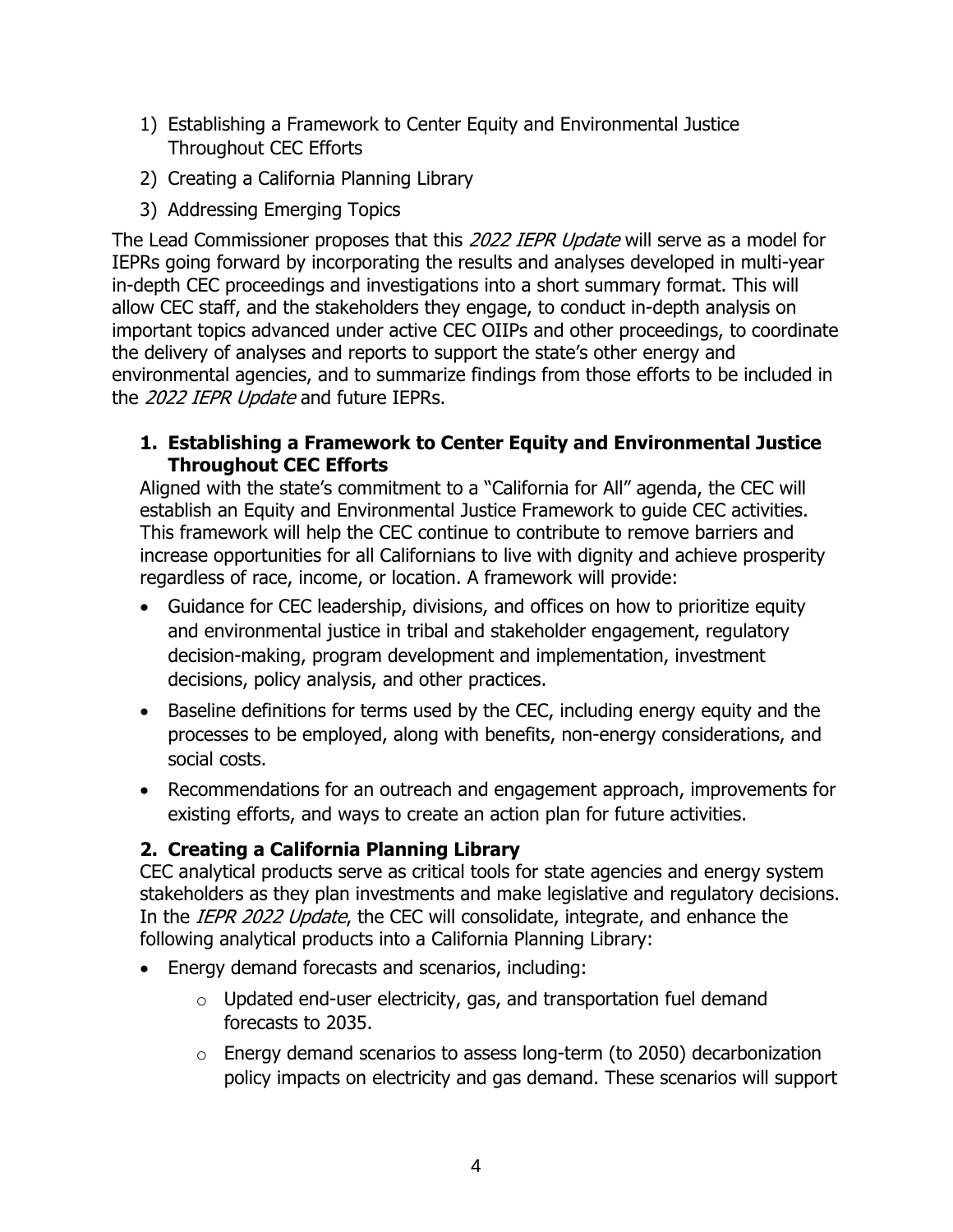future SB 100 analyses as well as inform policy driven procurement and investment decisions.

- Reliability assessments
- Land-use screens
- Other analytical resources, including those developed under active CEC OIIPs and other proceedings.

## **3. Addressing Emerging Topics**

This section of the IEPR will be used to provide situational awareness and identify possible policy questions of interest in emerging topics that have not been adequately discussed in recent IEPRs or other CEC proceedings. Topics include:

- Role for hydrogen in California's clean energy future.
- Evolving regional energy markets.

The Lead Commissioner may also add topics as they arise during the year.

## **2022 IEPR Update Proposed Schedule**

The Lead Commissioner directs the CEC staff to use the following general schedule. As workshop topics and dates are finalized, the CEC will post notices on its website and notify stakeholders at least 10 days in advance of each workshop date. The schedule will be posted and regularly updated at [https://www.energy.ca.gov/data](https://www.energy.ca.gov/data-reports/reports/integrated-energy-policy-report/2022-integrated-energy-policy-report-update-0)[reports/reports/integrated-energy-policy-report/2022-integrated-energy-policy-report](https://www.energy.ca.gov/data-reports/reports/integrated-energy-policy-report/2022-integrated-energy-policy-report-update-0)[update-0](https://www.energy.ca.gov/data-reports/reports/integrated-energy-policy-report/2022-integrated-energy-policy-report-update-0)

| <b>Task/Event</b>                                                            | Date(s)                    |
|------------------------------------------------------------------------------|----------------------------|
| Final Scoping Order released                                                 | April 2022                 |
| Public workshops on specific topics                                          | April 2022 - December 2022 |
| Adopt order instituting informational proceeding<br>for the 2022 IEPR Update | April 2022                 |
| Release Draft 2022 IEPR Update                                               | October 2022               |
| Release Final 2022 IEPR Update                                               | January 2023               |
| Adopt 2022 IEPR Update                                                       | February 2023              |

## **Participation in the Integrated Energy Policy Report Proceeding**

Policy recommendations contained in the 2022 IEPR Update will be based on the record developed during the proceeding, including data and technical analyses by the staff and stakeholders. Analysis and information developed in other proceedings at the CEC and by other agencies will be incorporated as appropriate. Participants should use the IEPR docket number 22–IEPR–01 and associated dockets when submitting information for the Lead Commissioner's consideration.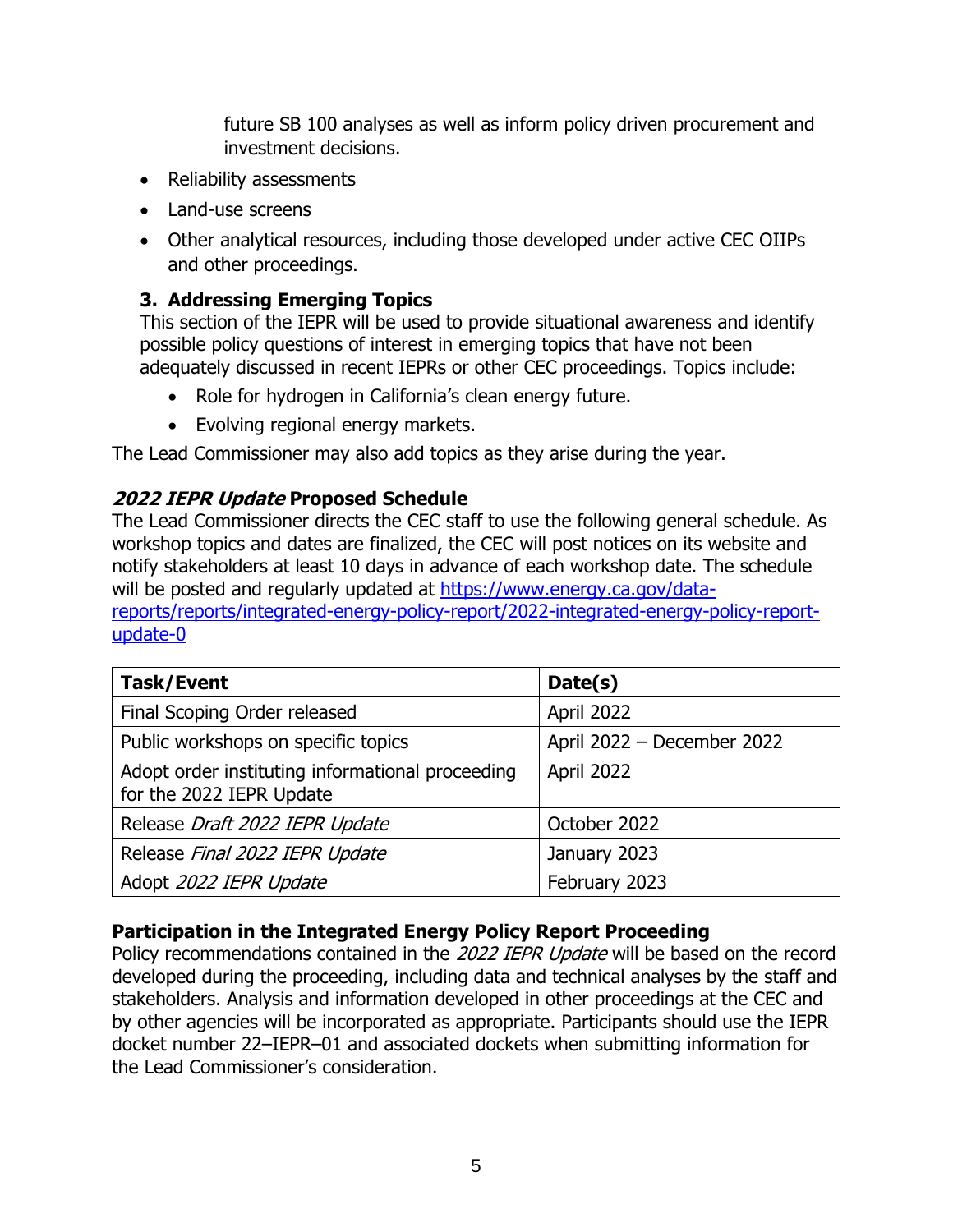The Lead Commissioner encourages the active participation of all interested and affected participants because public input is essential to ensure a complete and thorough record. As in previous proceedings, the Lead Commissioner recognizes that close coordination with federal, state, local, and other agencies is critical to identifying and addressing energy infrastructure and related environmental challenges. The Lead Commissioner directs staff to continue working with these agencies to ensure their participation in this proceeding.

#### **Public Comment**

**Written comments:** Written comments on this draft Scoping Order must be submitted to the Docket Unit by **5:00 p.m. on March 22, 2022.**

Written comments, attachments, and associated contact information (including address, phone number, email address) will become part of the public record of this proceeding with access available via any Internet search engine.

#### **The CEC encourages use of its electronic commenting system**. Visit the [e](https://efiling.energy.ca.gov/Ecomment/Ecomment.aspx?docketnumber=22-IEPR-01)[commenting page](https://efiling.energy.ca.gov/Ecomment/Ecomment.aspx?docketnumber=22-IEPR-01)

(https://efiling.energy.ca.gov/Ecomment/Ecomment.aspx?docketnumber=22-IEPR-01) which links to the comment page for this docket. Enter your contact information and a comment title describing the subject of your comment(s). Comments may be included in the "Comment Text" box or attached as a downloadable, searchable document in Microsoft® Word or Adobe® Acrobat®. The maximum file size allowed is 10 MB.

Written comments may be submitted by email or mail if you choose not to use the electronic filing system. Include the docket number **22–IEPR–01 — 2022 Scoping Order** in the subject line and send to [docket@energy.ca.gov.](mailto:docket@energy.ca.gov) If preferred, a paper copy may be sent to:

> California Energy Commission Docket Unit, MS-4 Re: Docket No. 22–IEPR–01 715 P Street Sacramento, California 95814–5512

#### **Contacts**

The CEC's Public Advisor provides the public with assistance in participating in CEC proceedings. To request interpreting services or other reasonable modification and accommodations, call (916) 957–7910 or email at [publicadvisor@energy.ca.gov.](mailto:publicadvisor@energy.ca.gov)The CEC will work diligently to meet all requests based on the availability of the service or resource requested.

**Direct media inquiries** to **mediaoffice@energy.ca.gov** or (916) 654–4989.

**Direct technical subject inquiries** to Heather Raitt, Assistant Executive Director for Policy Development, at (916) 628–2355 or by email at [heather.raitt@energy.ca.gov.](mailto:heather.raitt@energy.ca.gov)